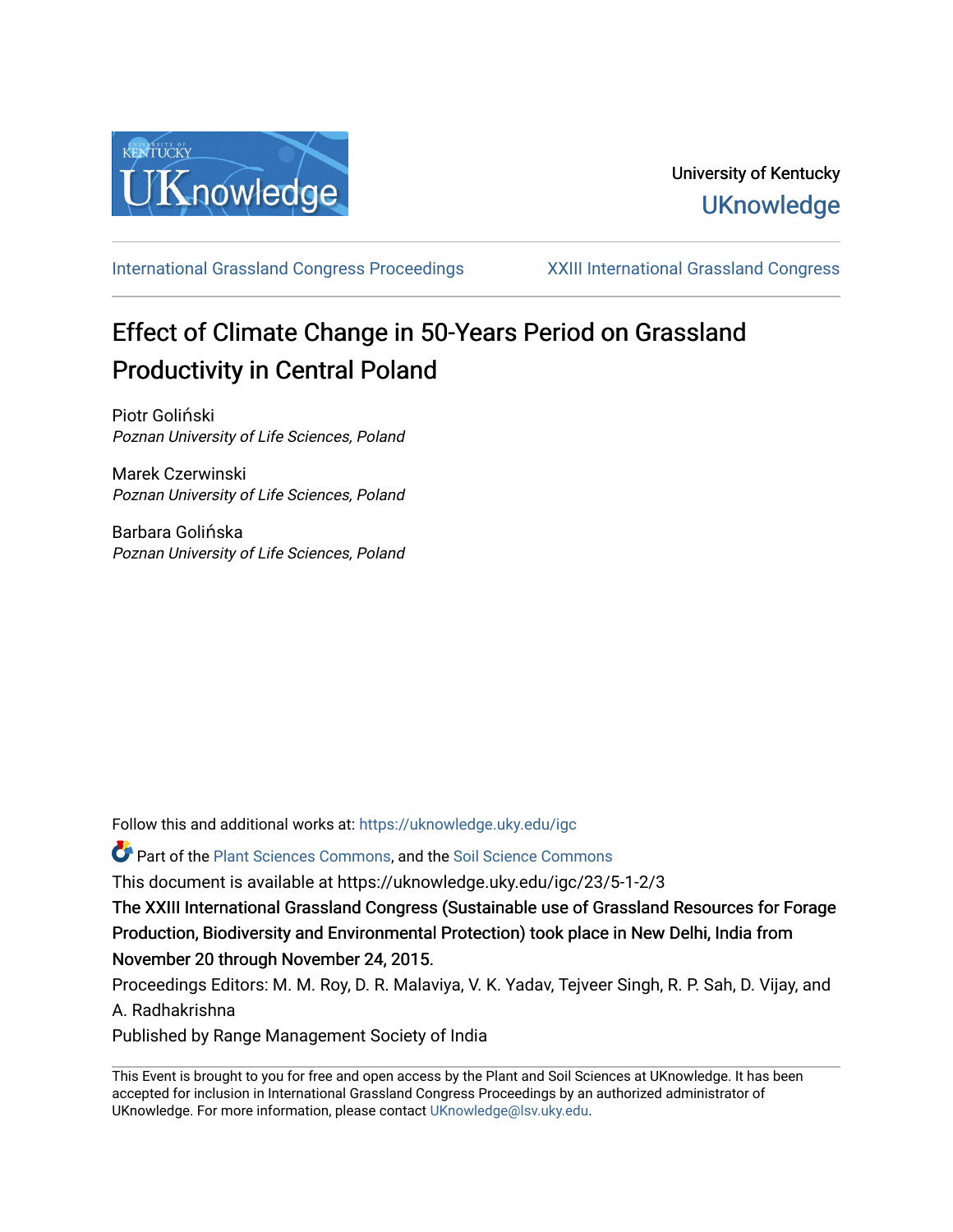Paper ID: 286 **Theme 5.** Environmental issues related to grassland **Sub-theme 5.1.** Climate change and grassland management

## **Effect of climate change in 50-years period on grassland productivity in central Poland**

### **Piotr Golinski\*, Marek Czerwinski and Barbara Golinska**

Department of Grassland and Natural Landscape Sciences, Poznan University of Life Sciences, Poznan, Poland \*Corresponding author e-mail: [pgolinsk@up.poznan.pl](mailto:pgolinsk@up.poznan.pl)

**Keywords:** Climate change, Grassland yield, Soil type, SPEI

#### **Introduction**

In Central Europe, the climate change is predicted to bring more rainfall in winter, less rainfall in summer, and an increased drought risk (Trnka *et al.*, 2011). Smit *et al.*, (2008) reported that significant drops in grassland productivity can usually be attributed to drier summers. Also in Poland, the most important abiotic factor limiting grassland productivity is water shortage and its distribution during vegetative season. Indicating the influence of climate on grass vegetation growth could be an important tool in grassland management on the national, regional and single grassland scales. The aim of the study was to evaluate the effect of climate change in 50-years period on productivity of grassland located on mineral and organic soils in Central Poland.

#### **Materials and Methods**

The data for the analysis were collected in 1965-2014 at the PULS Brody Experimental Station (52°26' N, 16°18' E; 92.0") m a.s.l.) located in Central Poland. Climate changes were investigated by the analysis of the long-term course of mean monthly and annual temperature, monthly precipitation sum and standardized precipitation evapotranspiration index, SPEI (Vicente-Serrano *et al.*, 2010), which incorporates both these climatic elements and characterizes drought severity. The SPEI uses a difference between precipitation P, expressed as the standardized precipitation index SPI (McKee *et al*., 1993) and potential evapotranspiration PET. The PET was calculated by temperature-based method (Thornthwaite, 1948). Temperature, precipitation and SPEI trends were determined by computing the Pearson correlation coefficient between the subsequent years and the corresponding SPEI values.

Grassland productivity in the analyzed period was evaluated using rising plate meter and ocular estimation of herbage fresh weight methods. Annual dry matter yield data were collected from ca. 50 ha grassland situated on mineral soils utilized mainly by grazing and ca. 150 ha grassland located on organic soils used exclusively by cutting. Vegetation of these grassland consisted of many sward species belonging in the phytosociological classification to the *Molinio-Arrhenatheretea* class. Grassland was dominated by perennial ryegrass on mineral soils and by smooth-stalked meadow grass on organic soils. Sward composition varied over successive years of utilization. The sward was several times improved through over seeding. The most important management factor influencing the grassland productivity was fertilization, the level of which differed during 50-years period of utilization.

To assess the influence of climate changes on grassland productivity, the significance of simple linear regression of yearly yield against SPEI was calculated. The SPI and SPEI were computed using the SPEI package (Beguería and Vicente-Serrano, 2013) in the R environment for statistical computing.

#### **Results and Discussion**

Analysis of changes in annual mean air temperature and precipitation sum from 1965 to 2014 in Brody showed significant regressions at  $P < 0.001$  and  $P < 0.05$ , respectively. According to calculated models the annual mean air temperature increased from 7.4 °C in 1965 to 9.5 °C in 2014. Analyzing the same period, the annual sum of precipitation increased from 545.1 to 678.4 mm. Similar trends were observed by Trnka *et al.*, (2011) for many regions of North-Eastern and Central Europe. Taking into consideration that for grassland growth in temperate zones with climate distinguished by higher temperature the crucial factor is the amount and distribution of precipitation (Smit *et al.*, 2008), the one-month SPEI calculated for each month of a year was used to determine which period of vegetative season lasting about 230 days (end of March till beginning of November) had the highest impact on grassland productivity. The Pearson's correlation coefficients between years and one-month SPEI for twelve months (January-December) were as follows: 0.29, 0.27, 0.18, -0.25, -0.07, 0.01, 0.05, 0.17, 0.07, -0.08, -0.07, 0.01. This indicates that droughty conditions which have high impact on annual grassland yield occurred in spring (April-Mai).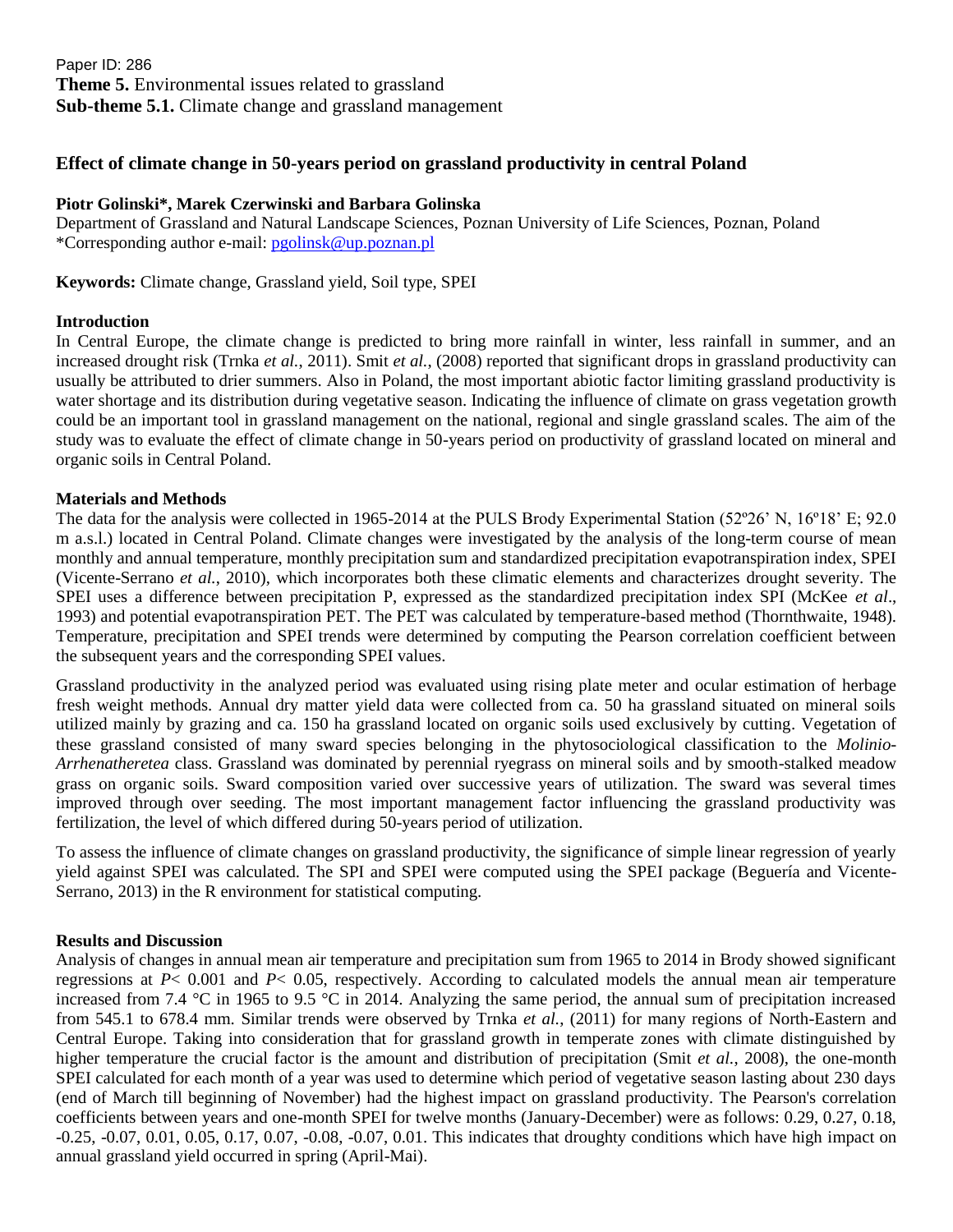The results of regressions of annual grassland yield located on mineral and organic soils against the SPEI (Table 1) confirmed that weather conditions characterized by SPEI had significant effect on grassland productivity located on mineral soils in all analyzed periods, particularly April-September. In the case of grassland on organic soils, all but onemonth SPEI calculated for April had no significant effect on their yielding.

**Table 1:** Estimates of the population parameters and significance of the simple regressions of annual yield against the SPEI

| Period of vegetation season | <b>Grassland located on:</b> |                           |                       |                    |                           |         |
|-----------------------------|------------------------------|---------------------------|-----------------------|--------------------|---------------------------|---------|
|                             | <b>Mineral soil</b>          |                           |                       | Organic soil       |                           |         |
|                             | Y intercept                  | regression<br>coefficient | P-value               | <b>Y</b> intercept | regression<br>coefficient | P-value |
| April                       | 8.63                         | 0.424                     | 0.0448                | 6.50               | 0.487                     | 0.0236  |
| April-June                  | 8.62                         | 0.542                     | 0.0107                | 6.50               | 0.262                     | 0.2384  |
| July-September              | 8.62                         | 0.490                     | $0.0189$ <sup>*</sup> | 6.52               | $-0.194$                  | 0.3734  |
| April-September             | 8.60                         | 0.723                     | $0.0005***$           | 6.51               | 0.004                     | 0.9870  |

Table 1 presents the empirical data and estimated trends of productivity of two types of grassland (mineral vs. organic soils) in dependency on SPEI for 6-months from April to September for 50-years period. It confirmed the results of Trnka *et al.* (2011) that grasslands would differ in their response to climate change depending on their type (plant community, soil, management).



**Fig. 1:** Relation between annual grassland productivity and SPEI for 6-months period from April to September in the background of type of soil

#### **Conclusion**

Climate change at the analyzed site in Central Poland in 50-years period reflected by increasing air temperature and precipitation had significant impact on grassland productivity located on mineral soils. The relation between SPEI estimated for 6-months period from April to September and annual DM yield was positive. The effect of climate change on grassland productivity located on organic soils was not significant.

#### **References**

Beguería, S. and S. M. Vicente-Serrano. 2013. Package 'SPEI' v 1.4: Calculation of the Standardized Precipitation-Evapotranspiration Index. [http://cran.r-project.org/web/packages/SPEI/SPEI.pdf.](http://cran.r-project.org/web/packages/SPEI/SPEI.pdf)